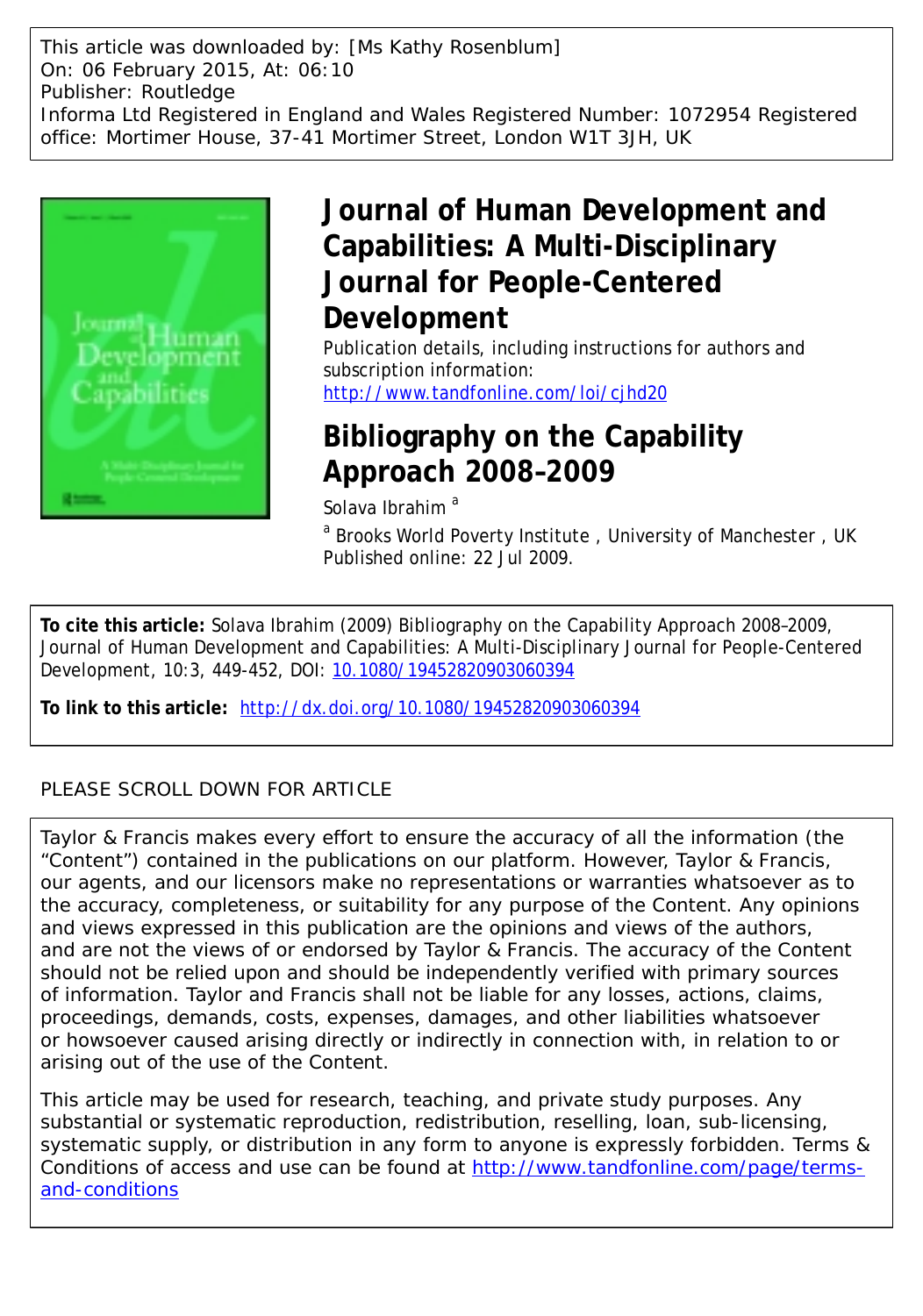

# Bibliography on the Capability Approach 2008–2009

Compiled by SOLAVA IBRAHIM

*Solava Ibrahim is Research Fellow at the Brooks World Poverty Institute, University of Manchester, UK*

#### **Books and book chapters in English**

- Alkire, S. (2008) 'Concepts and measures of agency', in K. Basu and R. Kanbur (Eds.), *Arguments for a Better World: Essays in Honor of Amartya Sen*, Oxford University Press, Oxford.
- Alkire, S. (2009) 'Amartya Sen', in J. Peil and I. Van Staveren (Eds), *Handbook of Economics and Ethics*, Edward Elgar, London.
- Alkire, S. (2009) 'Development: a misconceived theory can kill', in C. Morris (Ed.), *Amartya Sen: Contemporary Philosophy in Focus*, Cambridge University Press, Cambridge.
- Ballet, J., Dubois, J.-L. and Mahieu, F.-R. (2008) 'Responsibility in value chains and capability structures', in C. Farnworth, J. Jiggins and E. V. Thomas (Eds) *Creating Food Futures: Trade, Ethics and the Environment*, Gower, Aldershot.
- Clark, D. A. (2008) 'The capability approach: its development, critiques and recent advances', in R. Ghosh, K. R. Gupta and P. Maiti (Eds), *Development Studies*, volume II, Atlantic Books and Distributors, New Delhi, India.
- Clark, D. A. and Hulme, D. (2008) 'Towards a unified framework for understanding the depth, breadth and duration of poverty', in R. Ghosh, K. R. Gupta and P. Maiti (Eds), *Development Studies*, volume II, Atlantic Books and Distributors, New Delhi, India.
- Crabtree, A. (2008) 'The centrality of basic social capabilities: "to go without shame"', in J.-L. Dubois, P. Bakhshi, A.-S. Brouillet and C. Duray-Soundrou (Eds), *Repenser l'action collective: une approche par les capabilités*, Réseau IMPACT and L'Harmattan, Paris.
- Dubois, J.-L. and Rousseau, S. (2008) 'Reinforcing household's capabilities as a way to reduce vulnerability an prevent poverty in equitable terms', in F. Comim, M. Qizilbash and S. Alkire (Eds), *The Capability Approach: Concepts, Measures and Applications*, Cambridge University Press, Cambridge.
- El Harizi, K. (2008) Measuring community capabilities in natural resource management: methodological notes and findings from Morocco and Sudan', in J.-L. Dubois, P. Bakhshi, A.-S. Brouillet and C. Duray-Soundrou (Eds), *Repenser l'action collective: une approche par les capabilités*, Réseau IMPACT and L'Harmattan, Paris.
- Gasper, D. (2009) 'Human rights, human needs, human development, human security', in P. Hayden (Ed.), *Ashgate Research Companion to Ethics and International Relations,* Ashgate, Aldershot.
- Gasper, D. and Truong, T.-D. (2009) 'Development ethics through the lenses of caring, gender and human security', in S. Esquith and F. Gifford (Eds), *Capabilities, Power and Institutions: Towards a More Critical Development Ethics*, Pennsylvania State University Press, Pennsylvania.
- Ibrahim, S. (2008) 'Collective agency: wider freedoms and new capabilities through self-help', in J.-L. Dubois, P. Bakhshi, A.-S. Brouillet and C. Duray-Soundrou (Eds), *Repenser l'action collective: une approche par les capabilités*, Réseau IMPACT and L'Harmattan, Paris.
- ISSN 1945-2829 print/ISSN 1945-2837 online/09/030449-04 © 2009 United Nations Development Programme DOI: 10.1080/19452820903060394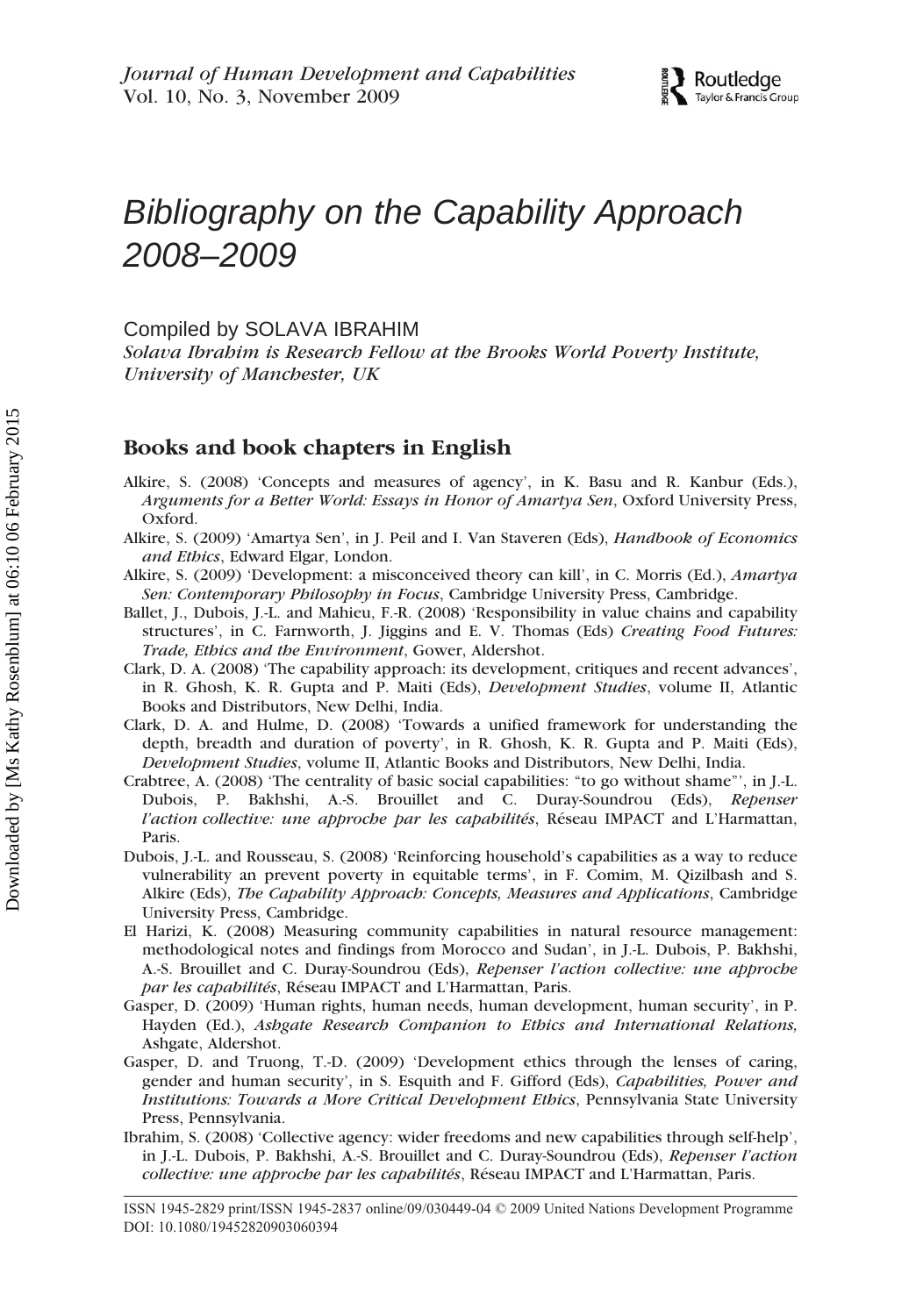- Kabeer, N. (2008) 'Making rights work for the poor: Nijera Kori and the construction of collective capabilities in rural Bangladesh', in J.-L. Dubois, P. Bakhshi, A.-S. Brouillet and C. Duray-Soundrou (Eds), *Repenser l'action collective: une approche par les capabilités*, Réseau IMPACT and L'Harmattan, Paris.
- Terzi, L. (2008) 'Beyond the dilemma of difference: the capability approach to disability and special educational needs', in Florian, L. and McLaughlin, M. (Eds), *Disability Classification in Education: Issues and Perspectives*, Corwin Press, Thousand Oaks, Calif.
- Terzi, L. (2008) *Justice and Equality in Education: A Capability Perspective on Disability and Special Educational Needs*, Continuum, London and New York.

#### **Articles in English**

- Clark, D. A. (2009) 'Adaptation, poverty and well-being: some issues and observations with special reference to the capability approach and development studies', *Journal of Human Development and Capabilities*, 10(1), pp. 21–42.
- Clark, D. A. and Hulme, D. (2009), 'Poverty, time and vagueness: integrating the core poverty and chronic poverty frameworks', *Cambridge Journal of Economics*, [http://cje.oxfordjournals.org/cgi/reprint/ben046v1], published online 3 March 2009.
- Clark, D. A. and Qizilbash, M. (2008) 'Core poverty, vagueness and adaptation: a new methodology and some results for South Africa', *Journal of Development Studies*, 44(4), pp. 519–544.
- D'Agata, A. (2009) 'Measures of freedom', *Journal of Socio-Economics*, 38(1), pp. 209–214.
- Dubois, J.-L. (2009) 'Understanding well-being to measure that is equitably accessible', in *Well-being for All — Concepts and Tools for Social Cohesion*, Trends in Social Cohesion No. 20, Council of Europe, Strasbourg, pp. 79–97.
- Echavarri, R and Permanyer, I. (2008) Ranking profiles of capability sets, *Social Choice and Welfare*, 31(3), pp. 521–535.
- Gasper, D. (2008) 'From "Hume's Law" to policy analysis for human development Sen after Dewey, Myrdal, Streeten, Stretton and Haq', *Review of Political Economy*, 20(2), pp. 233–256.
- Gasper, D. (2008) 'Denis goulet and the project of development ethics: choices in methodology, focus and organization', *Journal of Human Development*, 9(3), pp. 453–474.
- George, E. (2008) 'Virginity testing and South Africa's HIV/AIDS crisis: beyond rights universalism and cultural relativism toward health capabilities', *California Law Review*, 96(6), pp. 1447–1519.
- Hodgett, S. (2008) 'Sen, culture and expanding participatory capabilities in Northern Ireland', *Journal of Human Development*, 9(2), pp. 165–183.
- Hodgett, S. and Deneulin, S. (2009) 'On the use of narratives for assessing development policy', *Public Administration*, 87(1), pp. 65–79.
- Holland, B. (2008) 'Ecology and the limits of justice: establishing capability ceilings in Nussbaum's capability approach', *Journal of Human Development*, 9(3), pp. 401–425.

#### **Books and book chapters in other languages**

- Ballet, J., Dubois, J.-L. and Mahieu, F.-R. (2008) 'Les responsabilités des acteurs de la filière de production face aux externalités négatives: importance des structures de capabilités individuelles et collective' ['The Responsibility of Value Chain Agents towards Negative Externalities: the importance of structures of individual and collective capabilities'], in J.-L. Dubois, P. Bakhshi, A.-S. Brouillet and C. Duray-Soundrou (Eds), *Repenser l'action collective: une approche par les capabilités* [*Rethinking Collective Action through a Capabilities Approach*], Réseau IMPACT and L'Harmattan, Paris [in French].
- Bonvin, J. M. and Farvaque, N. (2008) *Amartya Sen: Une politique de la Liberté* [*Amartya Sen: A Politics of Freedom*], Michalon, Paris [in French].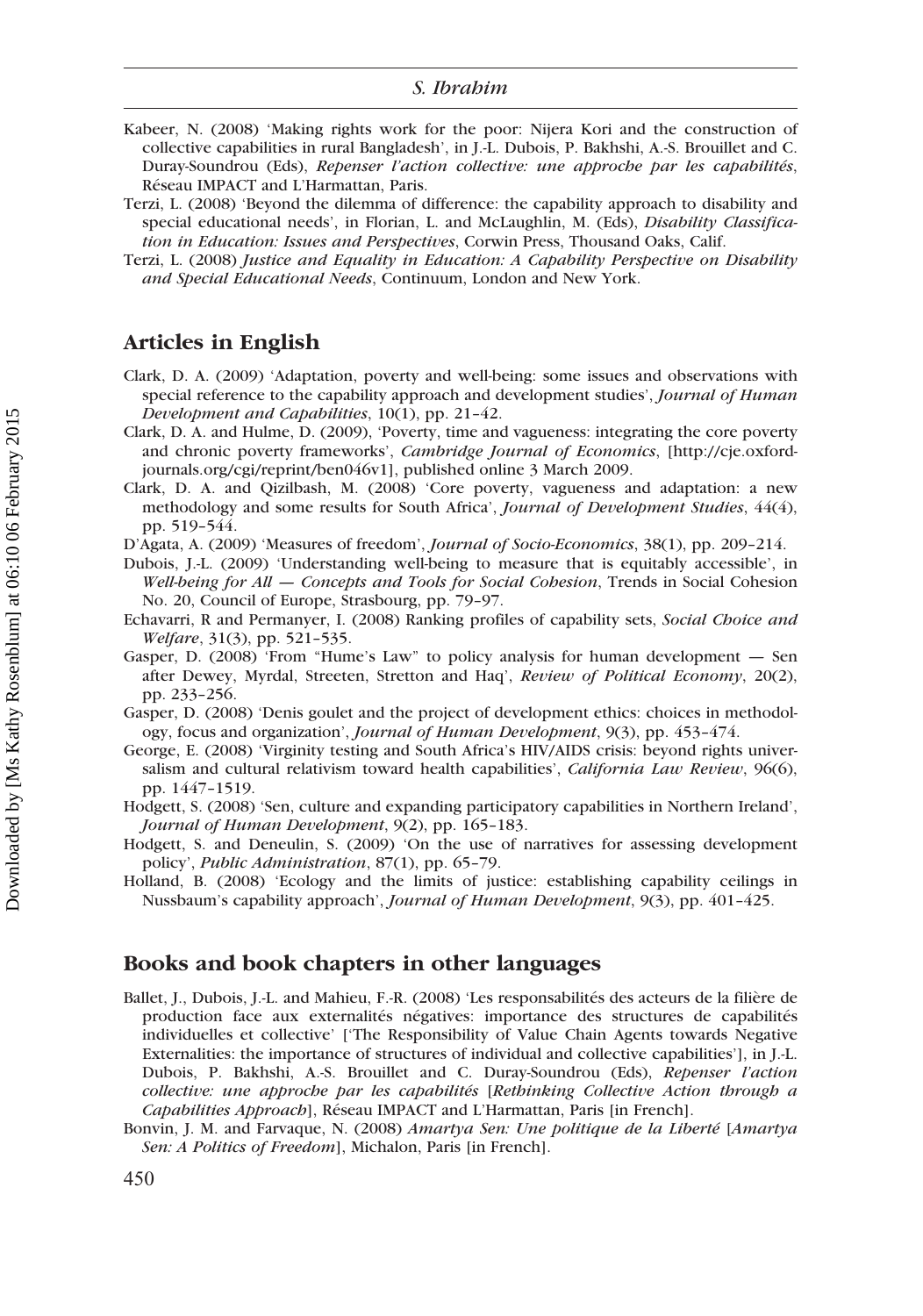#### *Bibliography on Capability Approach 2008–2009*

- Dubois, J.-L., Bakhshi, P., Brouillet, A.-S. and Duray-Soundrou, C. (2008) *Repenser l'action collective: une approche par les capabilités* [*Rethinking Collective Action through a Capabilities Approach*], Réseau IMPACT and L'Harmattan, Paris [in French].
- De Herdt, T. and Abega S. (2008) 'Les capabilités politiques à travers une expérience de développement dans les Monts Mandara au Cameroun' ['Political capabilities and development in the Mandara Mountains, Cameroon'], in J.-L. Dubois, P. Bakhshi, A.-S. Brouillet and C. Duray-Soundrou (Eds), *Repenser l'action collective: une approche par les capabilités* [*Rethinking Collective Action through a Capabilities Approach*], Réseau IMPACT and L'Harmattan, Paris [in French].
- Lallau, B. and Dumbi, C. (2008) 'Du capital social à l'agencéité. Essai sur les capacités à l'action collective des agriculteurs urbains de Kinshasa (République Démocratique du Congo)' ['From Social Capital to Agency: an essay on collective capability and action of rural farmers in Kinshasa, Democratic Republic of Congo'], in J.-L. Dubois, P. Bakhshi, A.-S. Brouillet and C. Duray-Soundrou (Eds), *Repenser l'action collective: une approche par les capabilités* [*Rethinking Collective Action through a Capabilities Approach*], Réseau IMPACT and L'Harmattan, Paris [in French].
- Lessmann, O. (2008) 'Armut Wie viel ist gerecht?' ['Poverty: How much is fair?'], in G. Breit and S. Schieren (Eds), *Gerechtigkeit in der Demokratie* [*Justice in a democracy*], Wochenschau-Verlag, Schwalbach [in German].
- Mahieu, F.-R. (2008) *Responsabilité et crimes économiques* [*Responsibility and Economic Crimes*], L'Harmattan, Paris [in French].
- Panet, S. (2008) '"C'est comme çà que ça germe". Changement social au Sénégal: le cas de l'ONG Tostan' ['"It germinates like that": social change in Senegal, the case of the Tostan NGO'], in J.-L. Dubois, P. Bakhshi, A.-S. Brouillet and C. Duray-Soundrou (Eds), *Repenser l'action collective: une approche par les capabilités* [*Rethinking Collective Action through a Capabilities Approach*], Réseau IMPACT and L'Harmattan, Paris [in French].
- Randrianasolo, H. and Randrianasolo, H. (2008) 'La Responsabilité Sociale des Entreprises et le renforcement des capabilités collectives. Le cas de la filière labellisée équitable' ['Corporate social responsibility and the reinforcement of collective capability: the case of labelled fair trade'], in J.-L. Dubois, P. Bakhshi, A.-S. Brouillet and C. Duray-Soundrou (Eds), *Repenser l'action collective: une approche par les capabilités* [*Rethinking Collective Action through a Capabilities Approach*], Réseau IMPACT and L'Harmattan, Paris [in French].
- Sánchez-Garrido, P. (2008) *Raíces intelectuales de Amartya Sen. Aristóteles, Adam Smith and Karl Marx* [*Intellectual roots of Amartya Sen. Aristotle, Adam Smith and Karl Marx*], Centro de Estudios Políticos y Constitucionales, Madrid [in Spanish].
- Volkert, J. (2008) 'Die Wiederentdeckung des Reichtums' ['Rediscovering wealth: a capability perspective'], in K. Sanders and H. Weth (Eds.) *Armut und Teilhabe. Analysen und Impulse zum Diskurs um Armut und Gerechtigkeit* [*Poverty and Social Inclusion: Analyses and Impulses Related to Discourses on Poverty and Justice*], Wiesbaden: Verlag für Sozialwissenschaften, pp. 43–60 [in German].

### **Articles in other languages**

- Boidin, B. (2008) 'Comment retrouver la demande de santé dans les pays pauvres?' ['How can the health demands in poor countries be revealed?'], *Sciences sociales et santé*, 26(1), pp. 71–77 [in French].
- Boussou, V. (2008) 'La crise ivoirienne: un exemple de non-durabilité sociale' ['The Côte d'Ivoire political crisis: an example of social sustainability failure'], *Qualitique: culture managériale du XIXème siècle* [*Business Ethics*], 202, pp. 27–31 [in French].
- Dubois, J.-L. (2009) 'La notion de "style" est-elle transposable au développement durable' ['Could the notion of "style" be applied to development?'], *Revue Transversalités n*°*109*, janvier–mars, ICP, DDB, Paris, pp. 35–53 [in French].